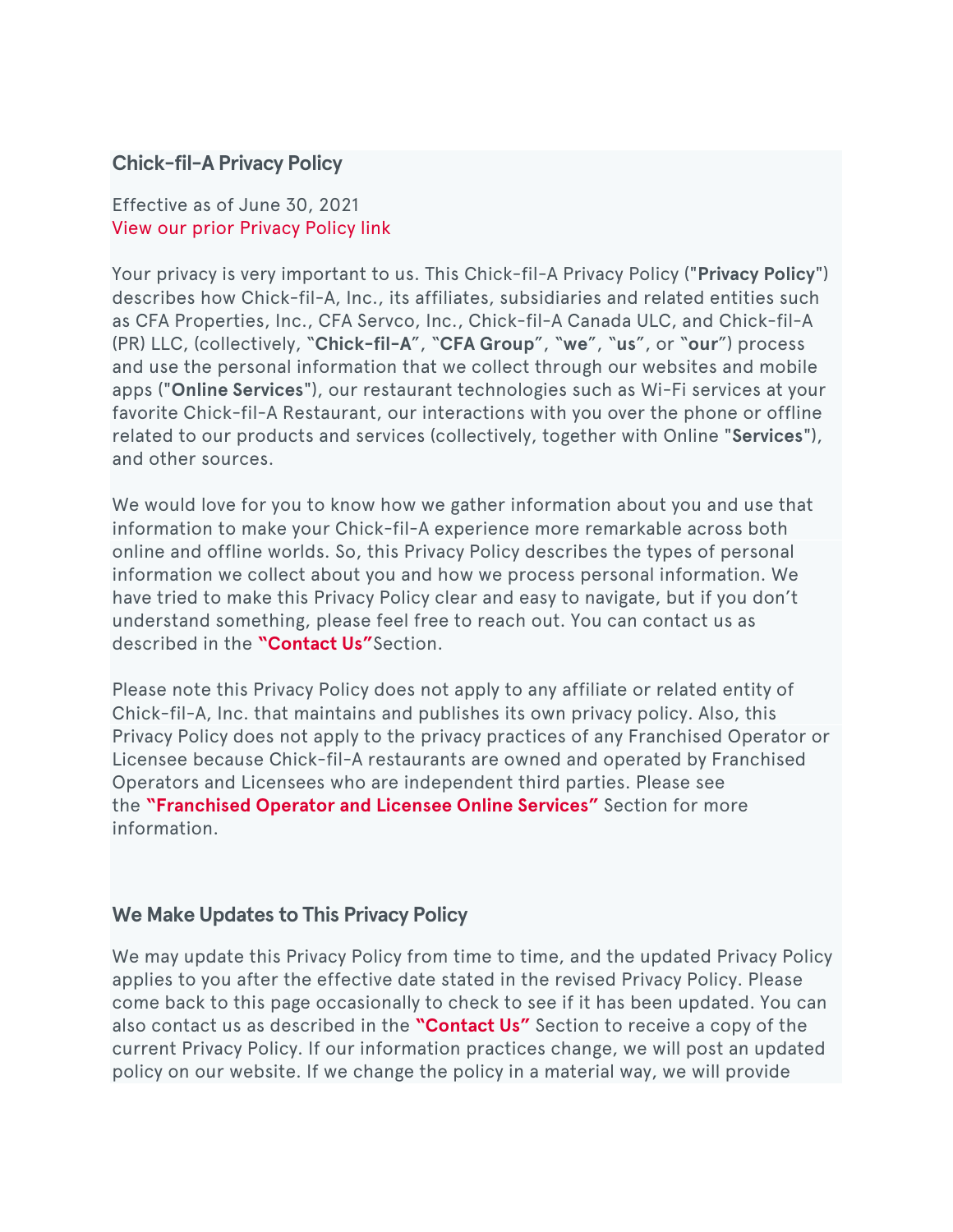appropriate notice to you such as posting a prominent notice on our website or emailing you if you provided your email to

#### **Information You Provide to Us**

We collect information that you provide to us, depending on how you interact with us. For example, you may provide information to us when you:

#### **(a) Sign up for our loyalty programs, events, or communications**

During the sign-up or registration process or when you communicate with us, you may provide information such as your name, email address, physical address, phone number, mobile phone number, date of birth and/or age.

#### **(b) Participate in promotions and events or respond to surveys and feedback requests**

You may provide information to us about you, your household and/or other personal attributes through promotions, events, surveys, and feedback. This information may include your name, your contact information, name and age of your family members, (including your children), and other information you provide to us when you participate in an event or provide survey responses or feedback content. We may use this information to administer your participation in the promotion, event or survey and to respond to your feedback as well as for analysis either on an aggregate or identifiable basis.

#### **(c) Order or purchase our products or services**

You may provide your payment information to us (or we may process your payment information on behalf of another CFA Group entity or Franchised Operators and Licensees), such as credit and debit card numbers, expiration date, and CVV as well as mailing address through orders, purchases, or other payment or subscription services. You may also provide additional information such as the type and color of your vehicle and delivery addresses to help us serve you better.

#### **(d) Share stories, content or suggestions, or submit requests for information**

We collect information when you share stories, content, experiences, suggestions, preferences or other input (e.g., expressing your preferences, comments, complaints, etc.), or submit requests for information from us. This includes information you share when you access or interact with Chick-fil-A pages or accounts on any third-party social media platforms such as Facebook, Twitter, Instagram, or LinkedIn or contact us by email or phone or in-person. This may also include recordings of telephone conversations you may have with our CARES customer support personnel.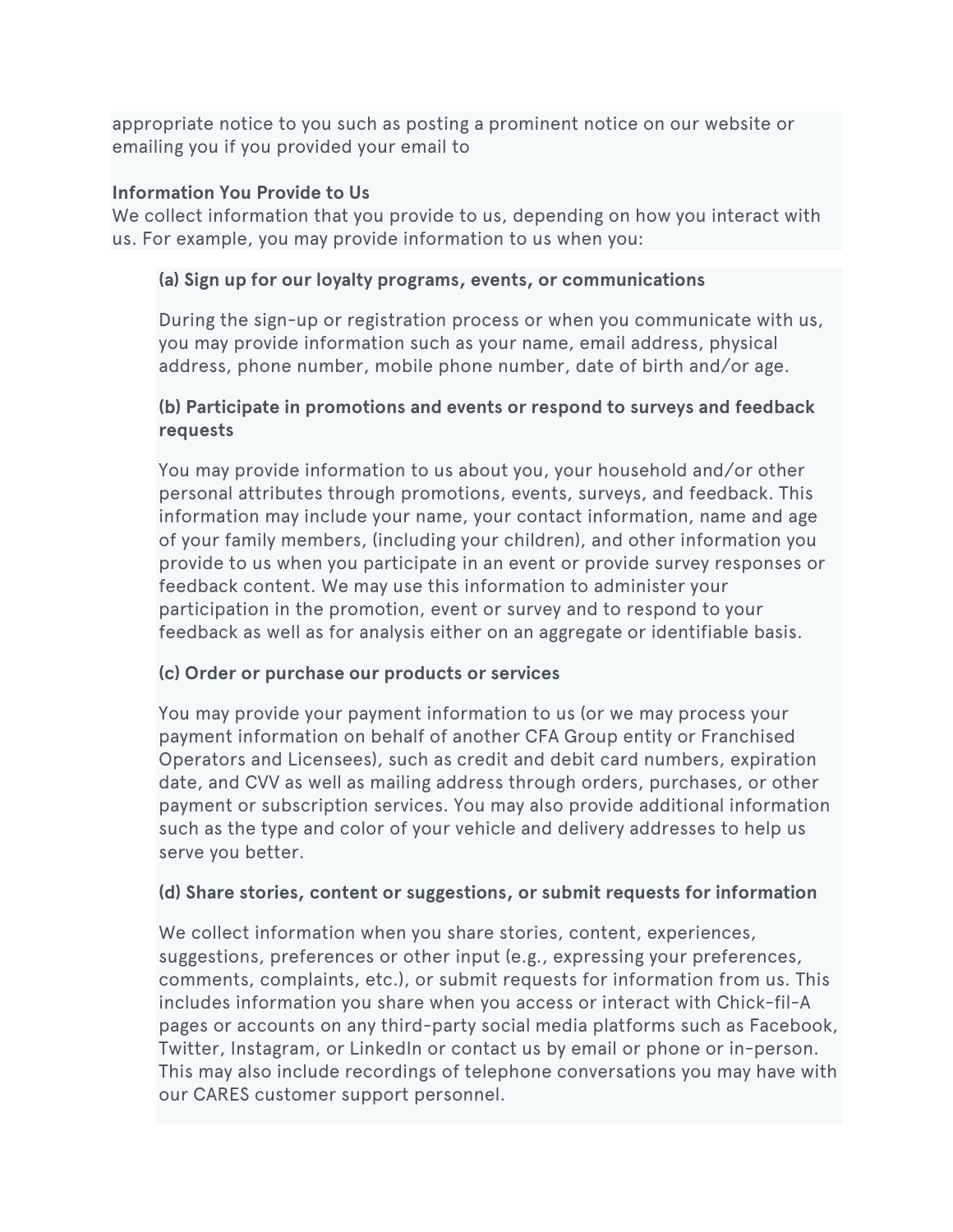Content you share on our Online Services or social media pages (e.g., stories, comments, blogs, postings, etc.) may include personal information. You are responsible for all actions resulting from any information you post on our Online Services or social media pages. Please remember that any information you post on social media pages may become publicly available, is not subject to this Privacy Policy, and Chick-fil-A is not responsible for the results of such postings.

## **Information We Collect Automatically or from Others**

We may obtain some information automatically, for example, when you:

#### **(a) Access or use the Online Services**

**Traffic Data.** Our Online Services automatically track and collect your IP address, domain server, type of computer or device, and type of web browser. This helps us customize your online experience and assists with our marketing. We use this information to make our online experience better and more relevant for you. For example, we can show you menu items for the correct time of day in your location.

**Cookies.** We also use cookies, which are small text files that are stored on your computer and allow websites to remember information about you ("**Cookies**"). You may adjust your browser and/or Chick-fil-A's Cookie Preference Center settings to accept a Cookie or to not accept certain Cookies. However, if you decide not to accept Cookies from our Online Services, you may not be able to take advantage of all available features. Please see our **Cookie and [Interest](https://www.chick-fil-a.com/legal#chick-fil-a_cookie_and_interest-based_advertising_policy)based [Advertising](https://www.chick-fil-a.com/legal#chick-fil-a_cookie_and_interest-based_advertising_policy) Policy** to learn about the types of Cookies we use, how we use them, and your choices for Cookies.

**Web Beacons.** Certain pages on the Online Services and social media pages may contain web beacons (also known as Internet tags, pixel tags, and clear GIFs), which are small bits of code embedded in pages or images on the Online Services and social media pages ("Web Beacons"). The Web Beacons may be used with Cookies to understand how you interact with us, so we can manage and improve those interactions. We may also include Web Beacons in e-mails we send to you to learn if messages have been opened, acted on, or forwarded. This helps us improve future messages and makes them more meaningful to you.

**Other Technologies.** We also utilize other tracking technologies. For example, if permitted by applicable law, we may collect "referrers". A "referrer" is information your web browser passes along to web servers that refers to the URL from which you accessed the Online Services.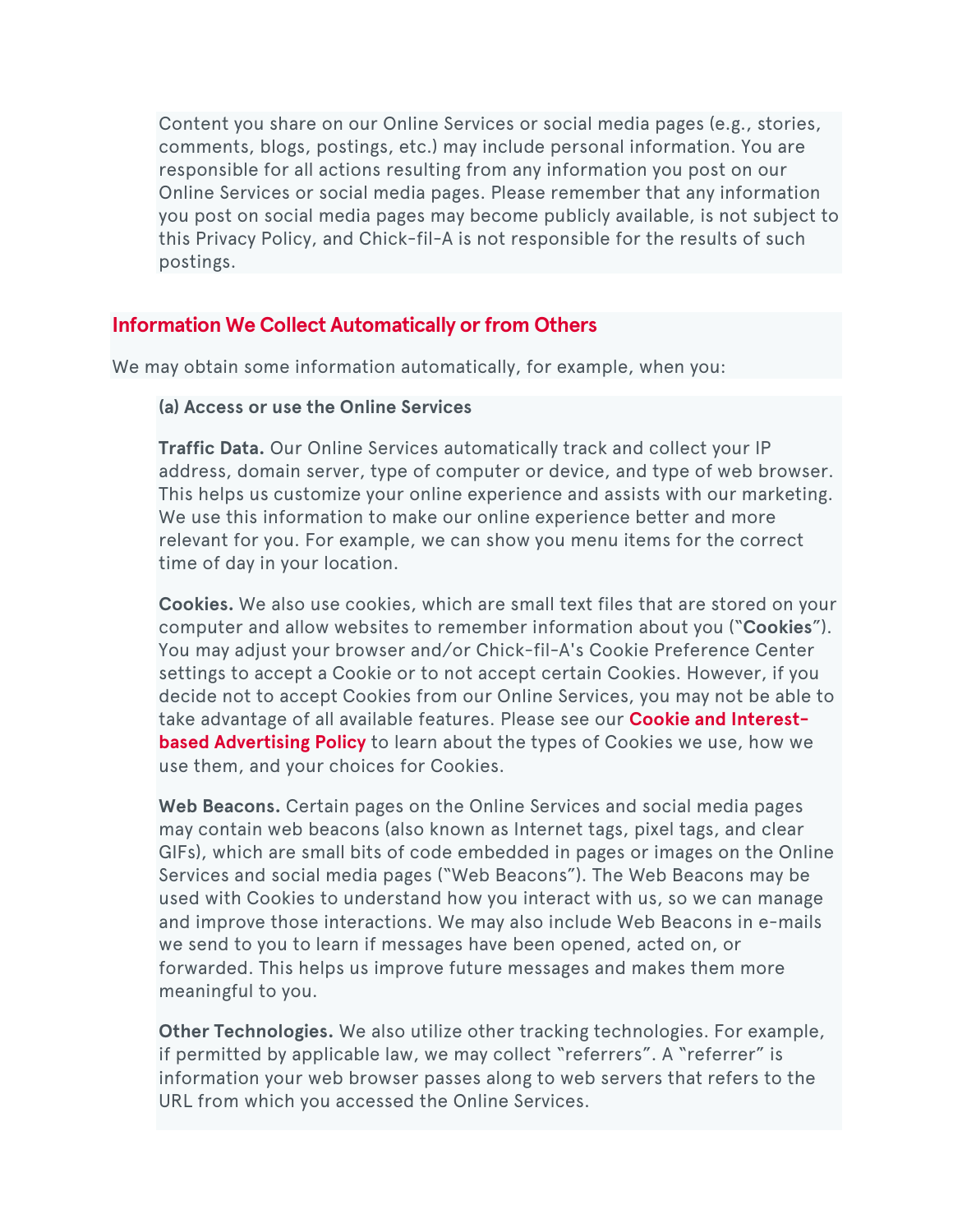Like most websites, we may also collect environmental variables, which include, among other things, the domain from which you access the Internet, the time you accessed the Online Services or social media pages, the type of web browsers and operating system or platform used, the Internet address of the website you left to visit the Online Services or social media pages, the names of the web pages you visit, and the Internet address of the website you visit next. We use these technologies for marketing purposes and to improve your experience with our Online Services.

Information collected automatically may be combined with other personal information we have about you so that we can improve and customize the Online Services and our communications and promotions. When we know how you interact with our Online Services, we can serve you better.

In a nutshell, the following are examples of information we collect with these automated technologies:

- your IP address, browser type, and operating system;
- the mobile device you use and its temporary or persistent unique device identifiers;
- pages you view within the Online Services;
- websites you visited before coming to the Online Services;
- video viewing history for videos you watch on the Online Services;
- emails from us that you open and/or forward; and/or
- offers or links from us to which you connect.

#### **(b) Use location-enabled devices like a mobile phone to access the locationbased services**

If you utilize any of the location-based services such as "Find a Restaurant" on our Online Services or from location-enabled devices like your mobile phone or tablet, with your consent where required, we may collect, use, store, and share location data, including the real-time geographic location (e.g., geolocation and GPS location) of your device. We use the location data to provide Services such as mobile order fulfillment, and to improve locationbased services, to enhance your experience and our operations, and for marketing and promotions. We may share your location data with third-party service providers who help us provide the Services such as identifying nearby restaurants, surfacing available market offers, and estimating mobile order pickup or delivery timing. You may limit access to your location data by adjusting the permissions in your device. If you grant us permission, we may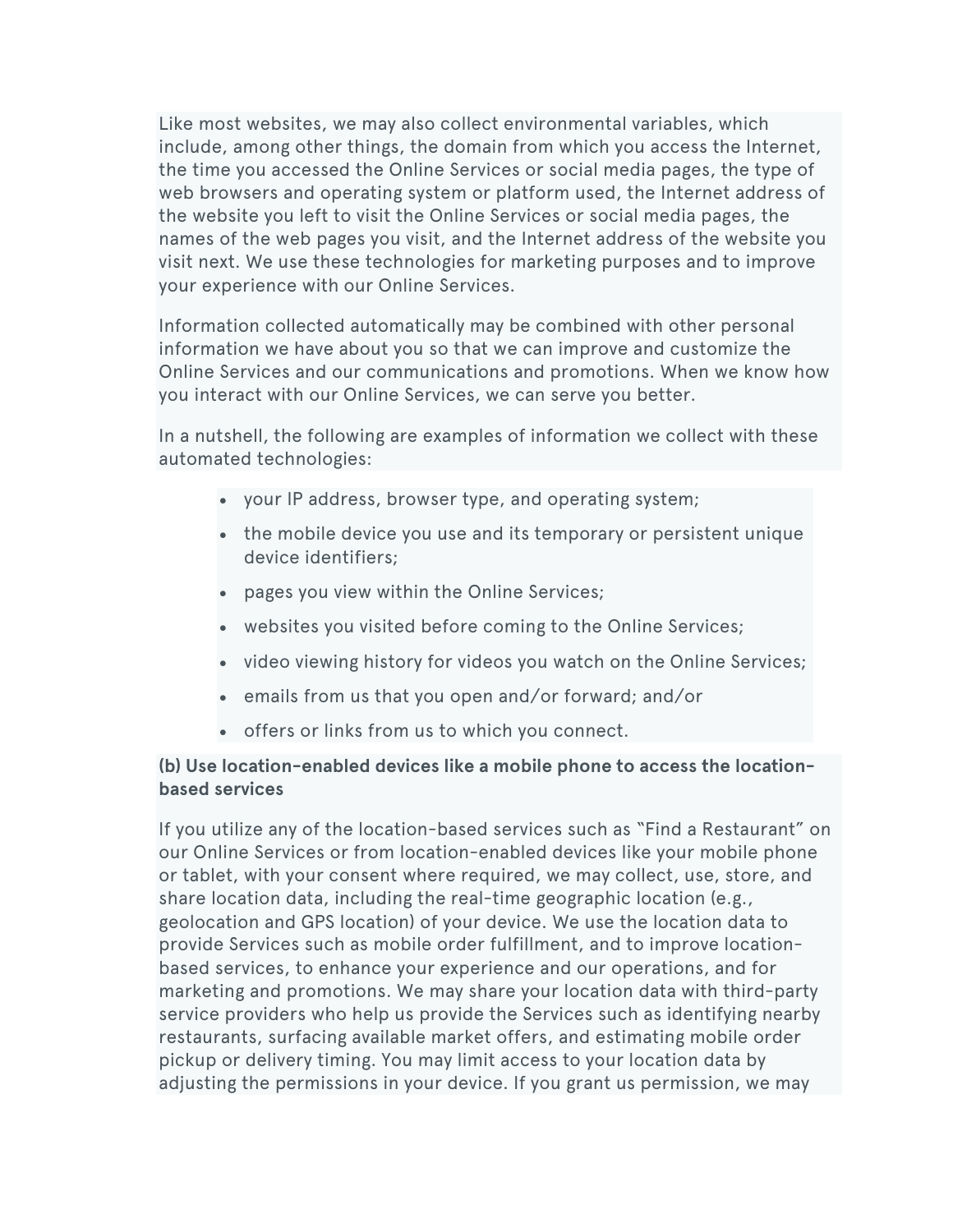collect location information when the app is running in the foreground or background.

#### **(c) Order or purchase our products or services**

We also collect information, through our business partners, relating to your purchases from us and our Franchised Operators and Licensees to process your transactions and to perform research and marketing analytics, such as the authorization code of the transaction, payment method, the date and time of the transaction, items purchased, the purchase price, and other order or purchase related information (e.g., a photo of delivered meals, etc.).

#### **(d) Use social media platforms or other connected third-party services**

The Online Services and our communications may contain links to third-party websites, including social media platforms such as Facebook, Twitter, Instagram, or LinkedIn (collectively, "**Linked Sites**"). We are not responsible for the privacy practices, policies, or content of any Linked Sites, even if you followed a link to them from the Online Services or our communications. This Privacy Policy does not apply to any Linked Sites. We encourage you to read and understand the privacy policies of any Linked Sites that you visit.

We may obtain information about you from Linked Sites. For example, when you link your account or engage with the Online Services through Linked Sites such as third-party social media sites, you may be allowing us to have ongoing access to certain information stored on those Linked Sites as described to you by those Linked Sites (e.g., your public profile, profile photo, friends list). We may receive certain information about you which is stored on Linked Sites if other users of those sites give us access to their profiles and you are one of their friends or connections, depending upon your settings on those Linked Sites. The information we have access to from Linked Sites varies and is controlled by your privacy settings on each Linked Site and by your consent.

We also obtain some personal information from others, for example:

**Your Friends and Family.** We may obtain additional information about you when someone, like your friend or family member, provides your information to us as part of a refer-a-friend or other referral or promotional program.

If we offer you the ability to share information with a friend or family member through email or other means, we rely on you to ensure that you only share information with individuals with whom you have a personal or family relationship and who would want to receive the communication. We will use the contact information you provide to communicate with your friend or family member on your behalf.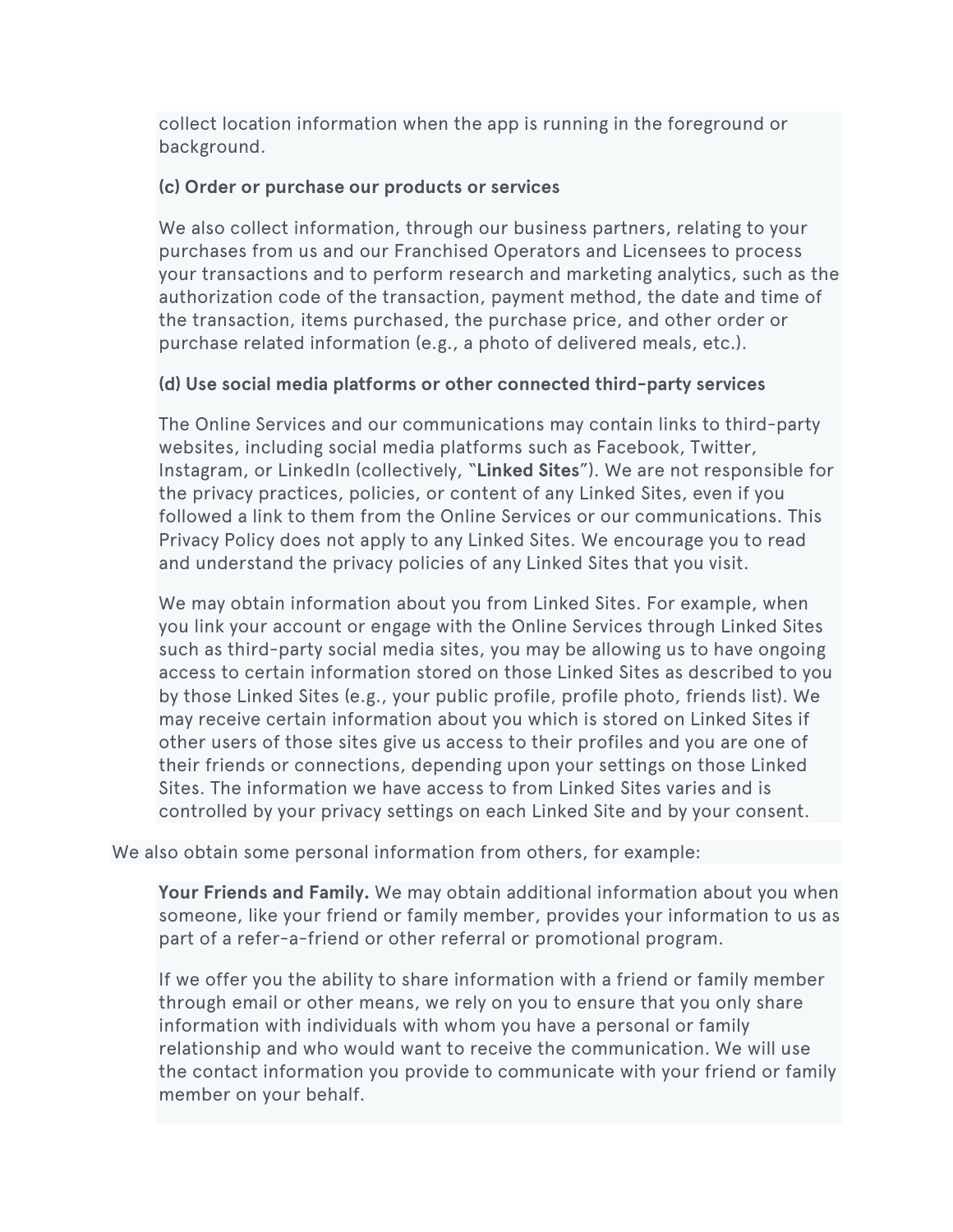**Franchised Operators and Licensees.** We process information about you from our Franchised Operators and Licensees when we provide certain services for them. We may access and process personal information to provide these services, for example, to process your payment and manage mobile orders and other services like third-party delivery service order fulfilment on behalf of Franchised Operators and Licensees or at your direction. For more information, please see the **["Franchised](https://www.chick-fil-a.com/legal#Franchised%20Operator%20and%20Licensee%20Online%20Services) Operator and Licensee Online [Services"](https://www.chick-fil-a.com/legal#Franchised%20Operator%20and%20Licensee%20Online%20Services)** Section.

**CFA Group Entities and Other Third Parties.** We may also collect personal information from CFA Group entities, third-party providers and business partners, including delivery partners, public databases, social media platforms, or third parties such as analytics or advertising and marketing providers, where permitted under applicable law.

## **How We Use Your Information**

We use the information we collect, on its own and combined with other information we collect about you, for the following purposes:

#### **(a) Providing our products or services to you**

We use your information to process your orders and payments, including on behalf of another CFA Group entity and Franchised Operators and Licensees, and for operation of our business.

#### **(b) Communicating with you**

We use your information to communicate with you regarding our restaurants, products, services, events, promotions and other offers and respond to your inquiries, comments, feedback, stories, or postings. We may also provide information on our employment opportunities and job openings. You can unsubscribe from our email marketing communications at any time. See the **"Communication Preferences"** Section for more information.

#### **(c) Customizing and improving your experience**

We use your information to tailor our products, services, promotions, communications and the Services so that they are more useful and relevant to you, such as through targeted advertising and messaging personalization.

#### **(d) Creating and managing your accounts with us**

We use your information to create and manage your accounts (e.g., Chick-fil-A One accounts, registration for events, online ordering, mobile payments,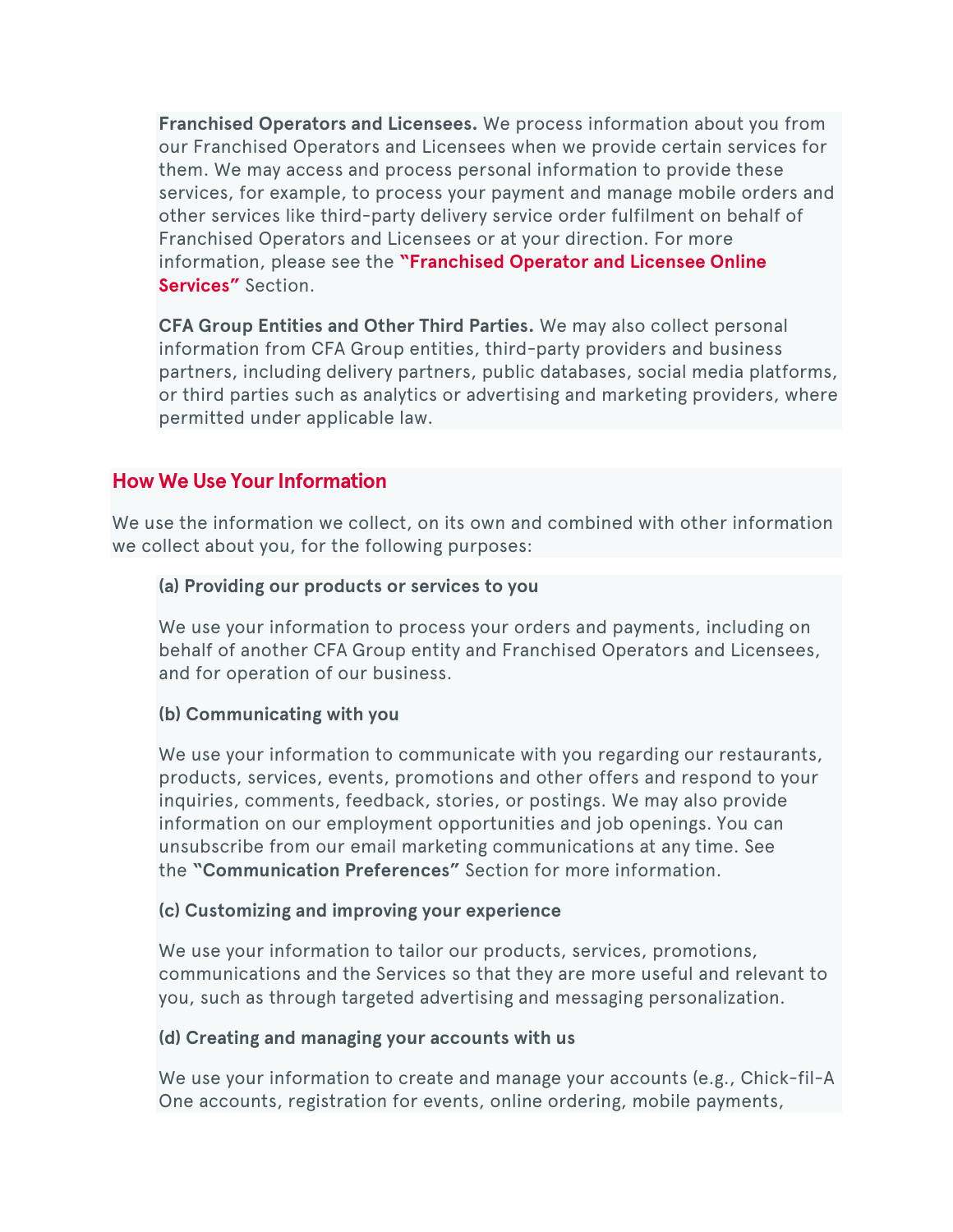contests, promotions, etc.) and administer your participation in our programs, events and other offerings.

#### **(e) Getting to know our customers**

Your information helps us understand your preferences and provide and improve support related to our product and service offerings and marketing efforts. For example, we may use your information to:

- develop our products, services, promotions, and other offers;
- respond to your requests, suggestions, and other communications;
- improve our Services and business operations; and
- conduct research and analysis for marketing, business and other operational purposes.

#### **(f) Marketing and advertising**

We promote our products and services and aim to provide tailored ads to you and others. We may advertise our products and services on third-party websites or online services. Please see our Cookie and [Interest-Based](https://www.chick-fil-a.com/legal#chick-fil-a_cookie_and_interest-based_advertising_policy) [Advertising](https://www.chick-fil-a.com/legal#chick-fil-a_cookie_and_interest-based_advertising_policy) Policy and Cookie [Preference](https://www.chick-fil-a.com/#ot-sdk-show-settings) Center to learn more about our third-party advertising and marketing partners and how you may opt out of targeted advertising delivered by the members of the Digital Advertising Alliance ("DAA"), the Digital Advertising Alliance of Canada ("DAAC") or the Network Advertising Initiative ("NAI").

#### **(g) Fraud detection, security, legal enforcement and compliance**

We use your information to protect the security and integrity of our business and the Services, for enforcement of our agreement with you, for example, Terms and Conditions of Use, Chick-fil-A One Terms & Conditions, and Canadian Terms & Conditions of Use, as applicable, and our compliance with our applicable law.

We may combine personal information about you with other information we have acquired from third parties in accordance with applicable law. We will treat the combined information as personal information under this Privacy Policy.

When we process information as de-identified information, we will not re-identify such de-identified information, except as permitted under applicable.

## **How We Share Information**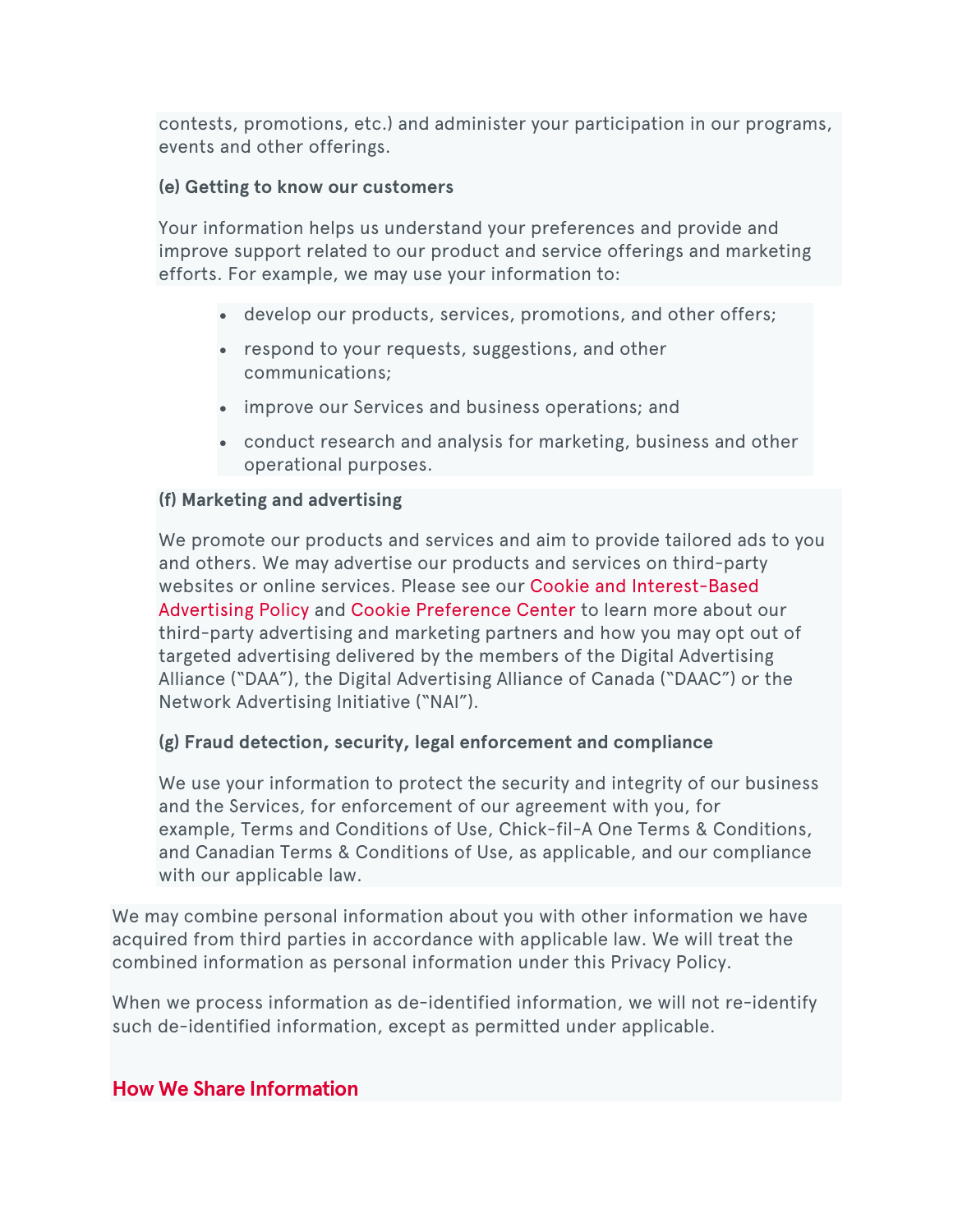To perform our Services, we may share your information within Chick-fil-A and with third parties as necessary to complete your order, to provide our products and services, for purposes described in the **["How](https://www.chick-fil-a.com/legal#How%20We%20Use%20Your%20Information) We Use Your [Information"](https://www.chick-fil-a.com/legal#How%20We%20Use%20Your%20Information)** Section, or with your consent. However, we do not sell your personal information to third parties for their marketing purposes.

We may share your information with the following types of third parties:

## **(a) Within Chick-fil-A, with CFA Group Entities and Franchised Operators and Licensees**

We share personal information within Chick-fil-A, Inc. and with CFA Group entities and Franchised Operators and Licensees to provide our products, services, promotions and other Services to you and for our marketing purposes, in accordance with applicable law. We may also share personal information with CFA Group entities and Franchised Operators and Licensees at your direction or request.

#### **(b) Service providers**

We share personal information with third-party service providers that provide a variety of services on our behalf, including but not limited to the development, maintenance, and support of the Services and social media pages, payment processing, online and mobile application ordering, delivery of products and services, the distribution of email and mobile messages, promotions, advertising services, and marketing research and analysis. Our service providers may be located outside of the jurisdiction in which you reside. Please see the **"Transfer Outside Your [Jurisdiction"](https://www.chick-fil-a.com/legal#Transfers%20of%20Personal%20Information%20Outside%20Your%20Jurisdiction)** Section for more information.

We may also share the personal information we collect with our analytics vendors and partners to develop aggregate analysis and business intelligence for our advertising and marketing purposes. For example, we use personal information to create custom audiences and measure the success of promotions.

#### **(c) Other entities**

In addition, we may share personal information with other entities for additional purposes. For example, we may share personal information with our business partners and other third parties upon your request or at your direction. We may also share personal information as part of a sale, merger or change in control, or in preparation for these corporate events. An entity that buys us or part of our business may continue to use your data in accordance with the Privacy Policy, unless you request otherwise.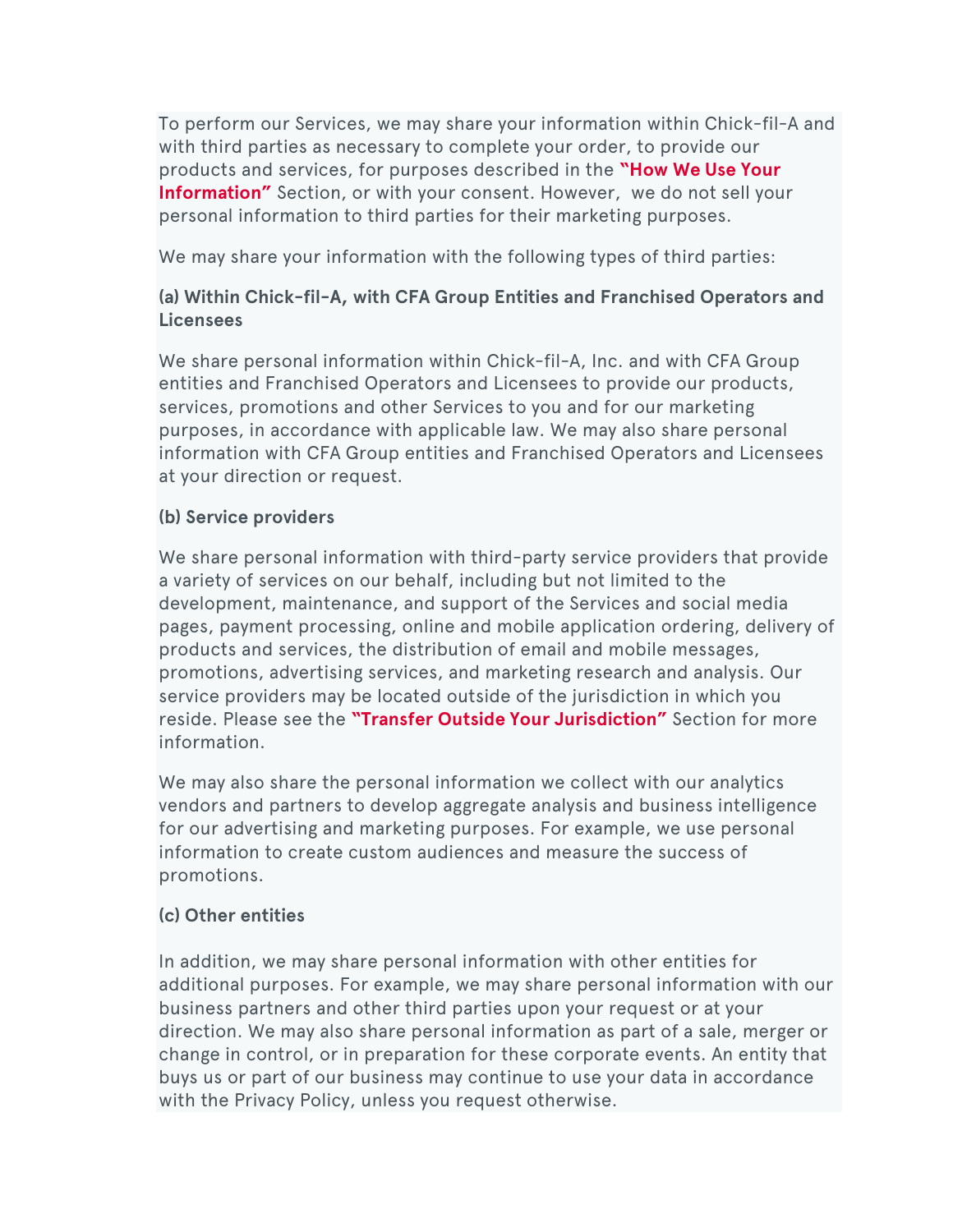We may also share personal information as may be necessary to protect the safety, property, or other rights of Chick-fil-A, Inc. and CFA Group entities, Franchised Operators and Licensees, and their respective employees, customers, visitors, users, service providers, or any other person or entity; to comply with law, a court order, or other legal process (which may include access by courts, law enforcement or governmental authorities in the US or other jurisdictions), or in connection with a legal investigation; to enforce any applicable terms and conditions and other agreements; as otherwise may be required or permitted by applicable law; or in accordance with your consent.

#### **Access to Information and Your Choices**

We provide you with the opportunity to access, update or delete certain information and to unsubscribe or opt-out from certain communications For example, you may exercise your choices as below. Please be aware that, if you do not allow us to collect and use your personal information, we may not be able to deliver certain products, services, promotions, and offerings to you.

#### **(a) Opportunity to access, update and delete your information**

- You may access, correct or update certain personal information you have provided to us at any time by accessing your Chick-fil-A One account online or through the Chick-fil-A App.
- If you are a resident of the United States, you can also request to access or delete your personal information by:
	- o Calling us toll-free at Chick-fil-A CARES at 1- 866-232-2040; or
	- o Completing a rights request form [available](https://privacyportal.onetrust.com/webform/63dc78c7-5612-4181-beae-47dead0569ee/525cd1e7-5390-470e-916d-3b8c60b8cedb) [here.](https://privacyportal.onetrust.com/webform/63dc78c7-5612-4181-beae-47dead0569ee/525cd1e7-5390-470e-916d-3b8c60b8cedb)
- If you are a resident of Canada, you may submit your request to access or delete your personal information by emailing our Privacy Leader at [privacy.canada@chick-fil-a.com.](mailto:mailto:privacy.canada@chick-fil-a.com)

#### **(b) Communication preferences**

You may choose how and whether to receive promotional or marketing communications from us. You may exercise your choices by following instructions available on the Online Services or in communications sent to you. For example, to unsubscribe from our email communications, follow the unsubscribe instructions contained in each of our email messages. Please note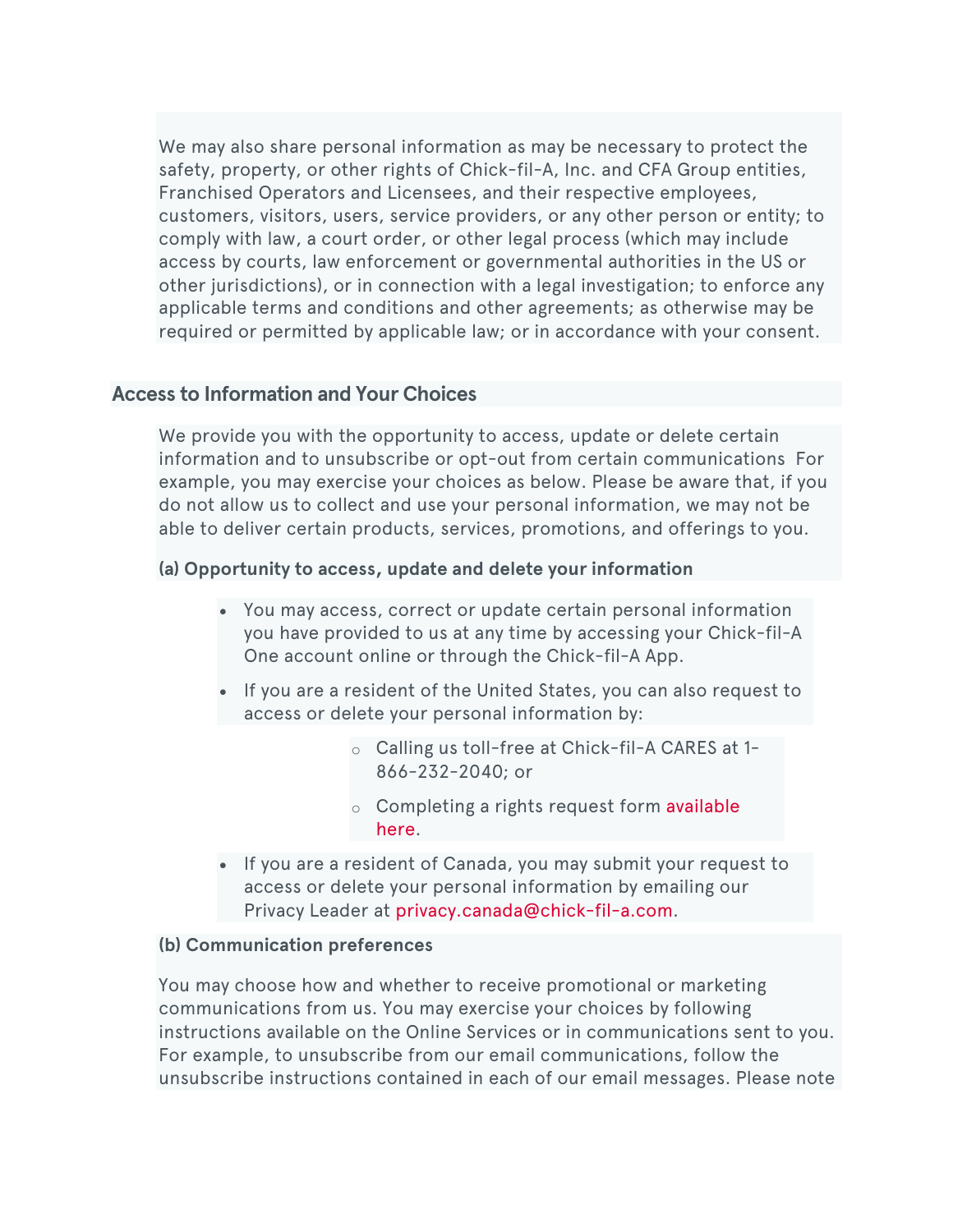that we may continue to send transactional or account-related messages to you.

You may also receive communications from our Franchised Operators and Licensees. To opt out of these communications, please refer to the unsubscribe instructions contained in those communications.

Because we plan our communications in advance, it may take up to 3-5 business days for your "unsubscribe" request to become effective. If you continue to receive our communications after submitting an "unsubscribe" request, please let us know by contacting us using one of the methods listed in the **["Contact](https://www.chick-fil-a.com/legal#Contact%20Us%20Section) Us"** Section so that we can investigate the situation.

#### **(c) Account deactivation**

You may close your account by calling Chick-fil-A CARES at 1-866-232-2040 if you are a resident of the United States or by accessing your profile online if you are a resident of Canada. Please note, you may not be able to close your account when you have a remaining balance on your Chick-fil-A One account or associated gift cards. Please contact us at the toll-free number as listed in the "**Contact Us**" Section. When you close your account, we may keep some of your information for legal or our internal business purposes.

#### **Information Security**

We seek to keep your personal information secure by implementing reasonable technical, administrative, and physical safeguards to help us protect such information from unauthorized access, use, and disclosure. When we collect or transmit sensitive information such as a credit card number, we endeavor to use industry standard methods to protect that information. We also ask our third-party service providers to use reasonable security measures to protect your information from unauthorized access, use and disclosure. However, please be aware that no method of electronically transmitting or storing information is ever completely secure.

#### **E-mail Security & How You Can Help**

"Phishing" is a scam designed to steal your personal information. If you receive an email that looks like it is from us asking you for your personal information which you suspect may be a scam, please notify us as provided in the **["Contact](https://www.chick-fil-a.com/legal#Contact%20Us%20Section) Us"** Section.

#### **Retention**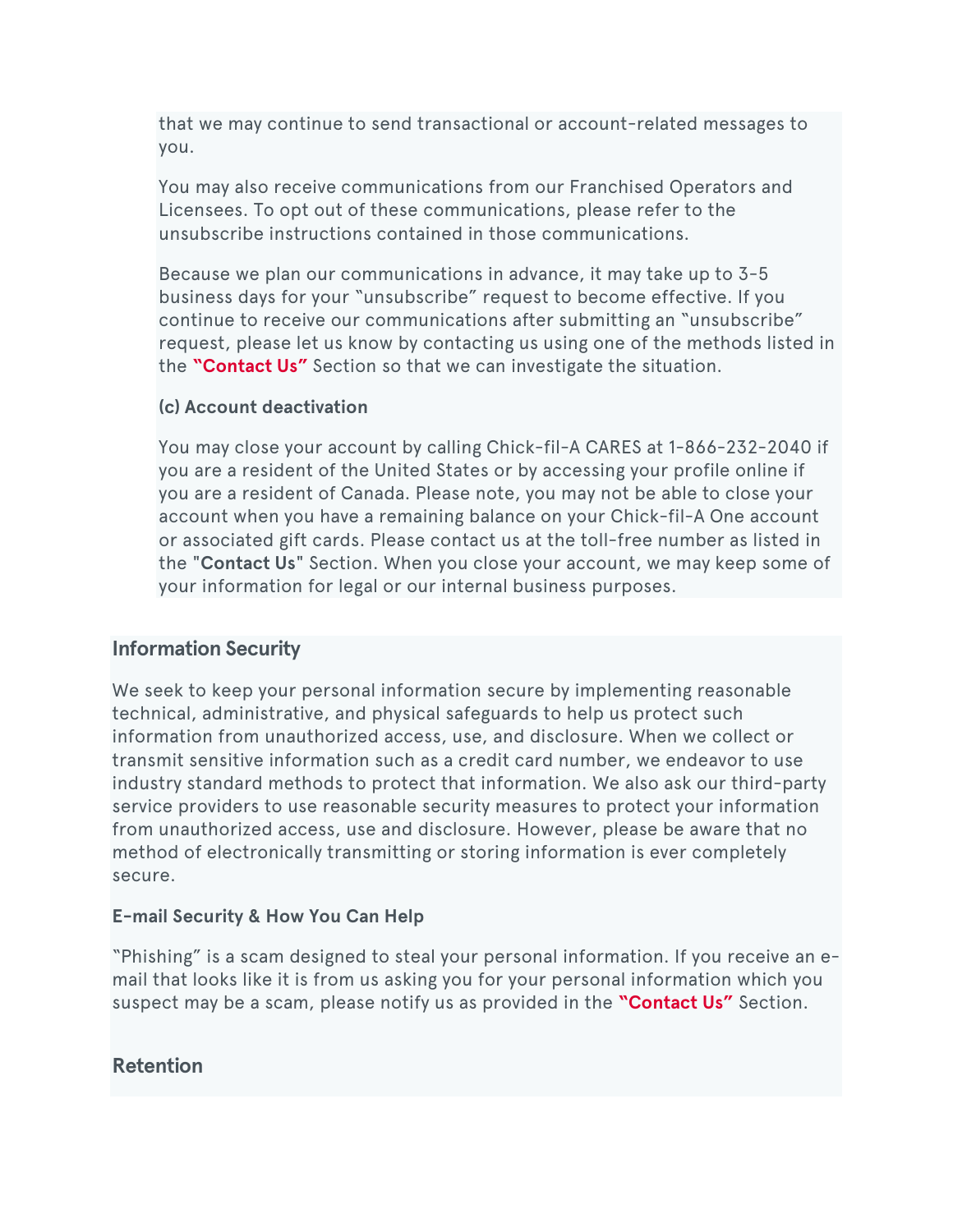We retain personal information for as long as necessary to fulfill the purposes for which it is collected or processed. We also retain information for related business purposes, security, legal compliance, and disputes and claims handling as permitted by applicable law.

When you watch videos on the Online Services, you agree that we may share your video viewing with or obtain information about your video viewing from analytics service providers, advertising partners and social media platforms for two years or until you withdraw your consent. Where required by applicable law, we will obtain your consent prior to obtaining or sharing your video viewing data.

## **Notice to California Consumers**

If you are a California consumer, the following provisions apply to our processing of information that identifies, relates to, describes, is reasonably capable of being associated with, or could reasonably be linked, directly or indirectly, with you or your household ("California Personal Information"). For California consumers, the provisions of this California Addendum prevail over any conflicting provisions in other sections of this Privacy Policy.

We have collected the following categories of California Personal Information within the last 12 months from the sources listed below:

**(a) Identifiers**, such as a real name, physical address, unique personal identifier, online identifier, Internet Protocol address, email address, account name, or other similar identifiers. This category of information is collected from you, your devices, and third parties such as Linked Sites, your family and friends, Franchised Operators and Licensees, and public databases.

**(b) Personal information described in subdivision** (e) of Section 1798.80 (California customer records statute), such as a name, address, telephone number, credit card number, debit card number, or other payment information. This category of information is collected from you, your devices, other CFA Group entities, Franchised Operators and Licensees or other third parties such as our business partners.

**(c) Commercial information**, including products or services purchased, obtained, or considered, or other purchasing or consuming histories or tendencies. This category of information is collected from you, your devices, other CFA Group entities, Franchised Operators and Licensees or other third parties such as our business partners.

**(d) Internet or other similar network activity**, including, but not limited to, browsing history, search history, and information regarding a consumer's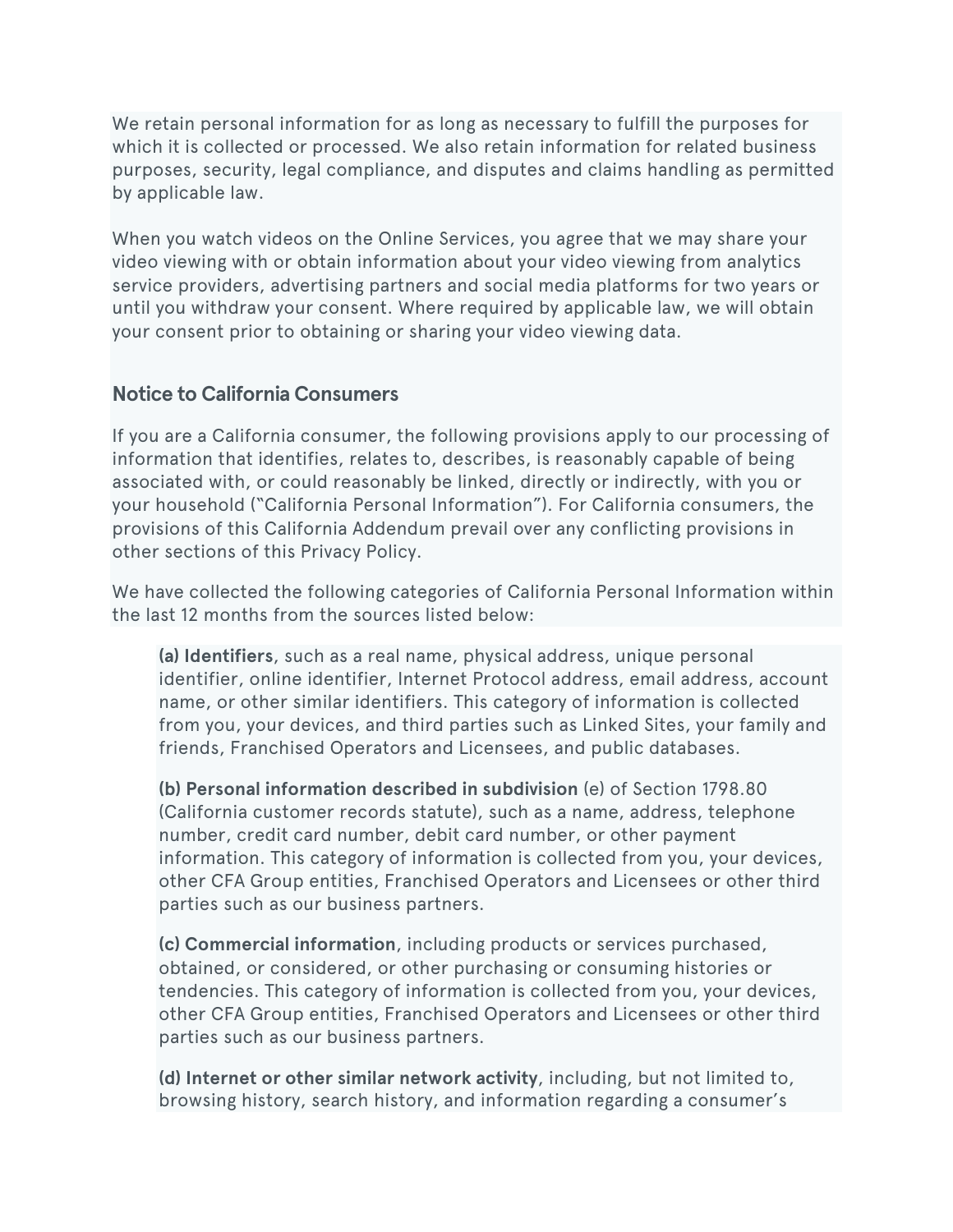interaction with a website, application, or advertisement. This category of information is collected from you and your devices.

**(e) Geolocation data**, including physical location or movements. This category of information is collected from you and your devices.

**(f) Sensory data**, including electronic, visual, or similar information. This category of information, such as photos, is collected from you and third parties such as Linked Sites, CFA Group entities, our service providers, or Franchised Operators and Licensees.

**(g) Inferences**, such as a profile about a consumer's preferences, characteristics, and behavior, drawn from information we collect and insights we receive from third parties such as our marketing and advertising partners and data analytics providers.

Please see the **["Information](https://www.chick-fil-a.com/legal#Information%20We%20Collect%20Automatically%20Section) You Provide to Us"** and **["Information](https://www.chick-fil-a.com/legal#Information%20We%20Collect%20Automatically%20Section) We Collect [Automatically](https://www.chick-fil-a.com/legal#Information%20We%20Collect%20Automatically%20Section) or from Others"** Section to learn more about the types of information we collect and how we collect them.

For each of the above categories, we use the California Personal Information for a variety of business purposes such as:

- Audits and reporting relating to particular transactions and interactions, including online interactions, you may have with us or others on our behalf;
- Detecting and protecting against security incidents, and malicious, deceptive, fraudulent or illegal activity, and prosecuting the same;
- Debugging to identify and repair errors in our systems;
- Short-term, transient use including contextual customization of ads;
- Providing services on our behalf or on behalf of another, including maintaining or servicing accounts, providing customer service, fulfilling transactions, verifying identity information, processing payments, and other services;
- Conducting internal research to develop and demonstrate technology;
- Conducting activity to verify, enhance, and maintain the quality or safety of services or devices which we may own, control, or provide; and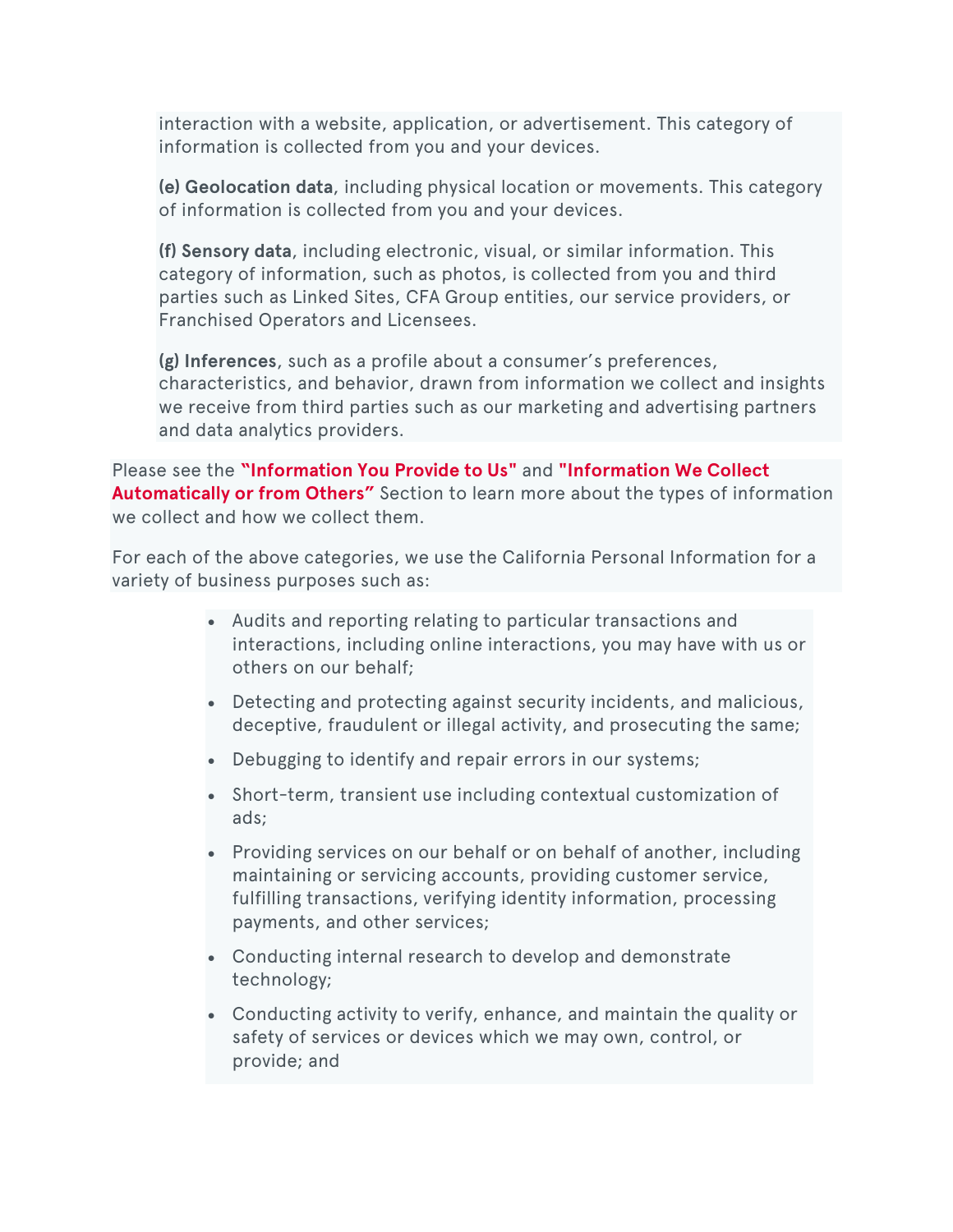• Other business purposes described in the **["How](https://www.chick-fil-a.com/legal#How%20We%20Use%20Your%20Information) We Use Your [Information"](https://www.chick-fil-a.com/legal#How%20We%20Use%20Your%20Information)** Section.

We may also use the information we collect for our own or our service providers' other operational purposes, purposes for which we provide you additional notice, or for purposes compatible with the context in which the California Personal Information was collected.

Within the last 12 months, we have disclosed California Personal Information for our business purposes. To learn more about the categories of third parties with whom we share such information, please see the **["How](https://www.chick-fil-a.com/legal#How%20We%20Share%20Information) We Share Your [Information"](https://www.chick-fil-a.com/legal#How%20We%20Share%20Information)** Section.

We do not sell and, within the last 12 months, we have not sold, California Personal Information.

## **Your California Privacy Rights**

If you are a California consumer, you have certain rights related to your California Personal Information, including:

- The right to request that we disclose to you:
	- o the specific pieces of California Personal Information we have collected;
	- o the categories of California Personal Information we have collected about you;
	- o the categories of sources from which the California Personal Information is collected;
	- o our business or commercial purpose for collecting or selling California Personal Information; and
	- $\circ$  the categories of third parties with whom we share California Personal Information.
- The right to request that we delete California Personal Information about you.

You may request to exercise these rights by:

- Calling us toll-free at Chick-fil-A CARES (1-866-232-2040); or
- Completing our rights request form [available](https://privacyportal.onetrust.com/webform/63dc78c7-5612-4181-beae-47dead0569ee/525cd1e7-5390-470e-916d-3b8c60b8cedb) here.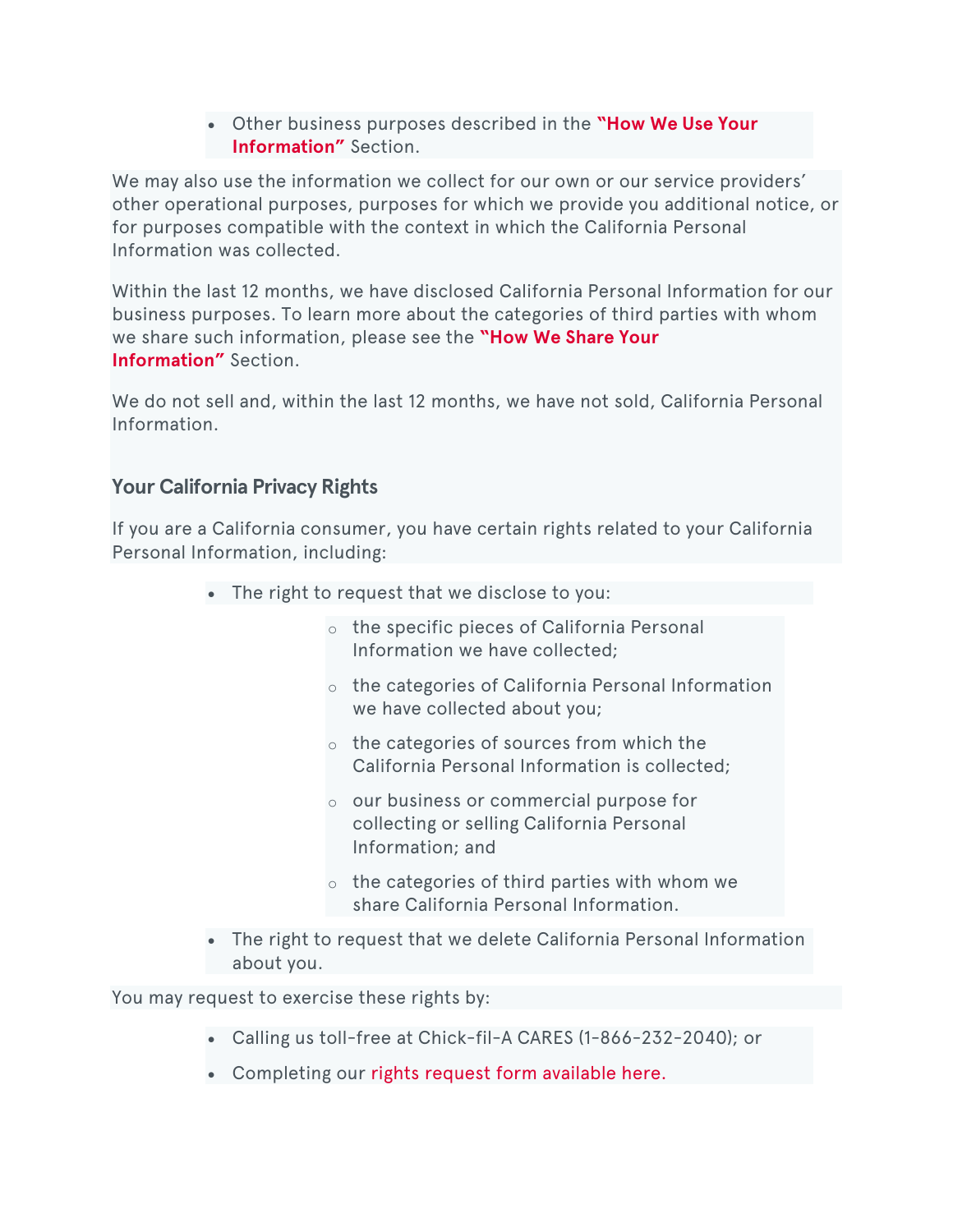As required under applicable law, please note that we will take steps to verify your identity before granting you access to information or acting on your request to exercise your rights. We may require you to provide your email address to verify your identity in response to exercising requests of the above type. You will, therefore, need access to your email account to receive our communications necessary to process your request. Please make sure to check your spam inbox to ensure these important communications are not missed. We may limit our response to your exercise of the above rights as permitted under applicable law. When you submit a request to exercise your rights above, we will use the information you provide to process your request and to maintain a record of your request and our response, as permitted under applicable law.

We may not discriminate against you because of your exercise of any of the above rights or any other rights, subject to the rights and the obligations under the California Consumer Privacy Act, including by:

- Denying you goods or services;
- Charging different prices or rates for goods or services, including through the use of discounts, loyalty programs, or other benefits or imposing penalties;
- Providing you a different level or quality of goods or services; or
- Suggesting that you will receive a different price or rate for goods or services or a different level or quality of goods or services.

However, we may offer you certain financial incentives permitted by law that can result in different prices, rates, or quality levels. Any permitted financial incentive we offer will reasonably relate to your personal information's value and contain written terms that describe the program's material aspects. Participation in a financial incentive program requires your prior opt-in consent, which you may revoke at any time.

Under California law, you may designate an authorized agent to make a request on your behalf. You may make such a designation by providing the agent with written permission to act on your behalf. We will require the agent to provide proof of that written permission. As permitted by law, we may require you to verify your own identity in response to a request, even if you choose to use an agent.

#### **Statistical Information**

We publish metrics regarding the number of requests we have received, complied with (in whole or in part) or denied, and also the median number of days in which we responded to such requests, in the previous year, as applicable to the time period in which the CCPA was in effect.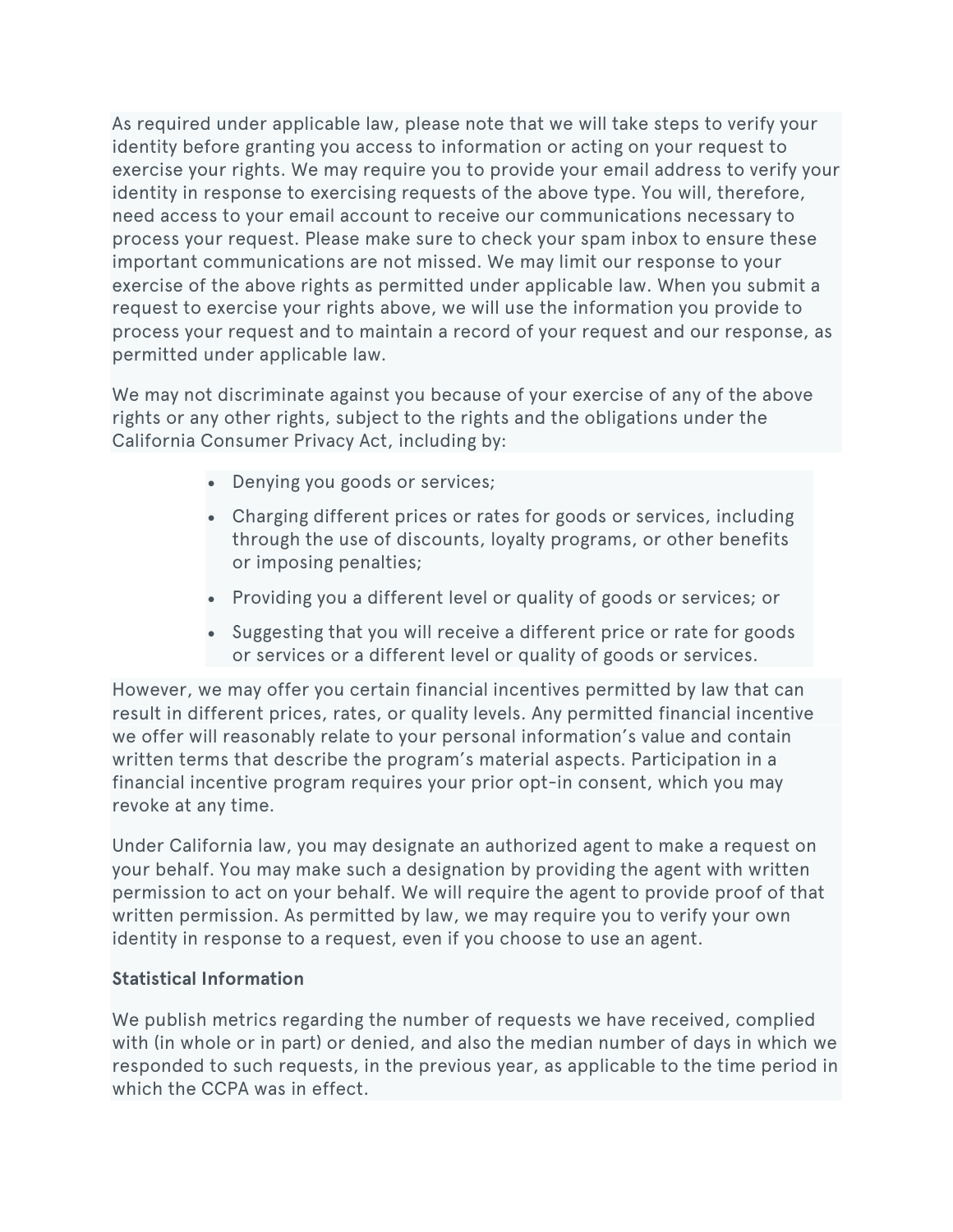The following details the metrics regarding consumer rights requests we received from all individuals, regardless of their state of residence, from January 1, 2020 to December 31, 2020.

Total Requests Received in 2020: **922**

| <b>Request Type</b>                                     |     | <b>Granted</b> (in<br>Received whole or in<br>part) | <b>Denied</b>                                                                                                                                                      | <b>Median Days to</b><br><b>Respond</b> |
|---------------------------------------------------------|-----|-----------------------------------------------------|--------------------------------------------------------------------------------------------------------------------------------------------------------------------|-----------------------------------------|
| Request to Know                                         | 589 | 100                                                 | 489<br>*All 489 requests were denied<br>because we were unable to verify the<br>identity of the requestor                                                          | Median: 21                              |
| Request to Delete                                       | 315 | 67                                                  | 248<br>*218 requests were denied because<br>we were unable to verify<br>*30 requests were denied because<br>they called for information exempt<br>from disclosure. | Median: 24                              |
| Requests to Opt-Out of<br>Personal Information<br>Sales | 18  | N/A                                                 | $\rm N/A$                                                                                                                                                          | N/A                                     |

\* N/A – We do not sell California Personal Information.

#### **California Job Applicants**

In the context of job applications, we also collect information from you and third parties, including business contact information such as company name, physical address and email address, education information, and past work experience. Please see more information in the "**Collection and Use of Personal Information of Chickfil-A, Inc. Employment Applicants**" Section.

If you complete an application for employment with Chick-fil-A, Inc. or request information regarding such opportunities, California Personal Information you provide to us (such as information contained in a resume or cover letter) in connection with your request for information and/or to evaluate your application for employment will be processed in accordance with the California Job Applicants Privacy Policy.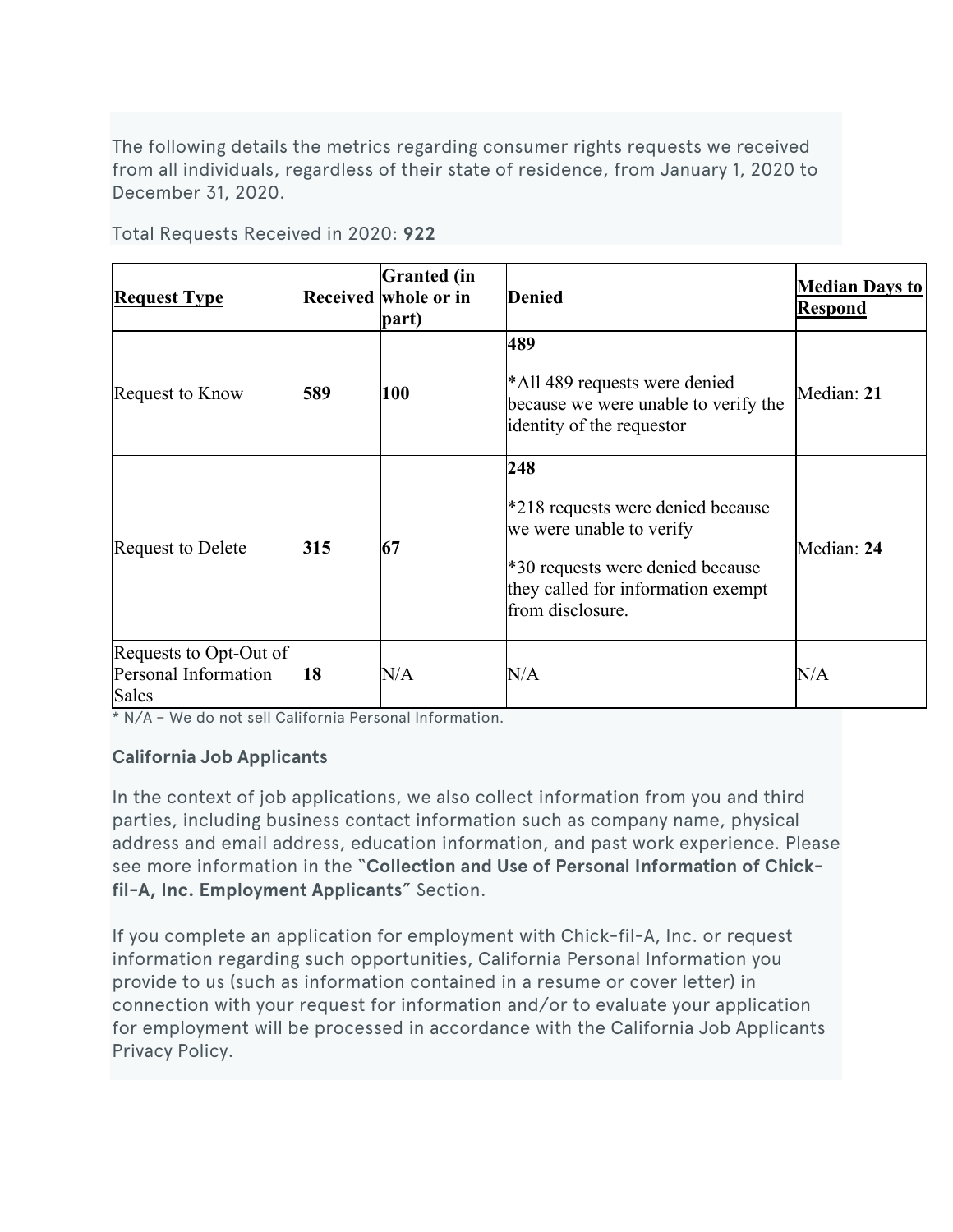You may contact us with questions and concerns about our privacy policies or practices by contacting us using any of the methods listed in the **["Contact](https://www.chick-fil-a.com/EditorPage.aspx?da=core&id=%7B254B27BE-E93A-42D2-A8D1-24835A2749BB%7D&ed=FIELD731556593&vs&la=en&fld=%7BFE1B8630-F295-4063-B25F-D3C154F1A96A%7D&so&di=0&hdl=H731556604&mo&pe=0&fbd=1#Contact%20Us%20Section) [Us"](https://www.chick-fil-a.com/EditorPage.aspx?da=core&id=%7B254B27BE-E93A-42D2-A8D1-24835A2749BB%7D&ed=FIELD731556593&vs&la=en&fld=%7BFE1B8630-F295-4063-B25F-D3C154F1A96A%7D&so&di=0&hdl=H731556604&mo&pe=0&fbd=1#Contact%20Us%20Section)** Section.

## **California Do Not Track**

California Business & Professions Code Section 22575(b) (as amended effective January 1, 2014) provides that California residents are entitled to know how we respond to "Do Not Track" browser settings. We do not currently take actions to respond to Do Not Track signals because a uniform technological standard has not yet been developed.

This California-specific addendum was last reviewed and updated as of June 30, 2021.

## **Children's Privacy**

The Online Services are not intended for children under the age of 13, without parental or legal guardian consent. We do not knowingly collect personal information from users in this age group. If you believe your child has provided personal information to us, please contact us via the email listed in the **["Contact](https://www.chick-fil-a.com/legal#Contact%20Us%20Section) [Us"](https://www.chick-fil-a.com/legal#Contact%20Us%20Section)** Section and we will work to delete it.

## **Transfers of Personal Information Outside Your Jurisdiction**

Please be aware that your personal information will be transferred to, stored or processed by us or our service providers in the United States, where our servers are located and our central database is operated, or other jurisdictions where our service providers are located for the purposes set out in this Privacy Policy.

## **Contact Us**

If you have any questions or complaints about this Privacy Policy or how we or our Service Providers collect, use or disclose your personal information, please contact us using any of the methods below:

> • If you are a resident of the United States, by visiting the website at [<http://www.chick-fil-a.com/Connect/Contact-Us-CARES>](http://www.chick-fil-a.com/Connect/Contact-Us-CARES) or calling us at 1-866-232-2040. You may also contact us by emailing us at [privacy@chick-fil-a.com.](mailto:mailto:privacy@chick-fil-a.com)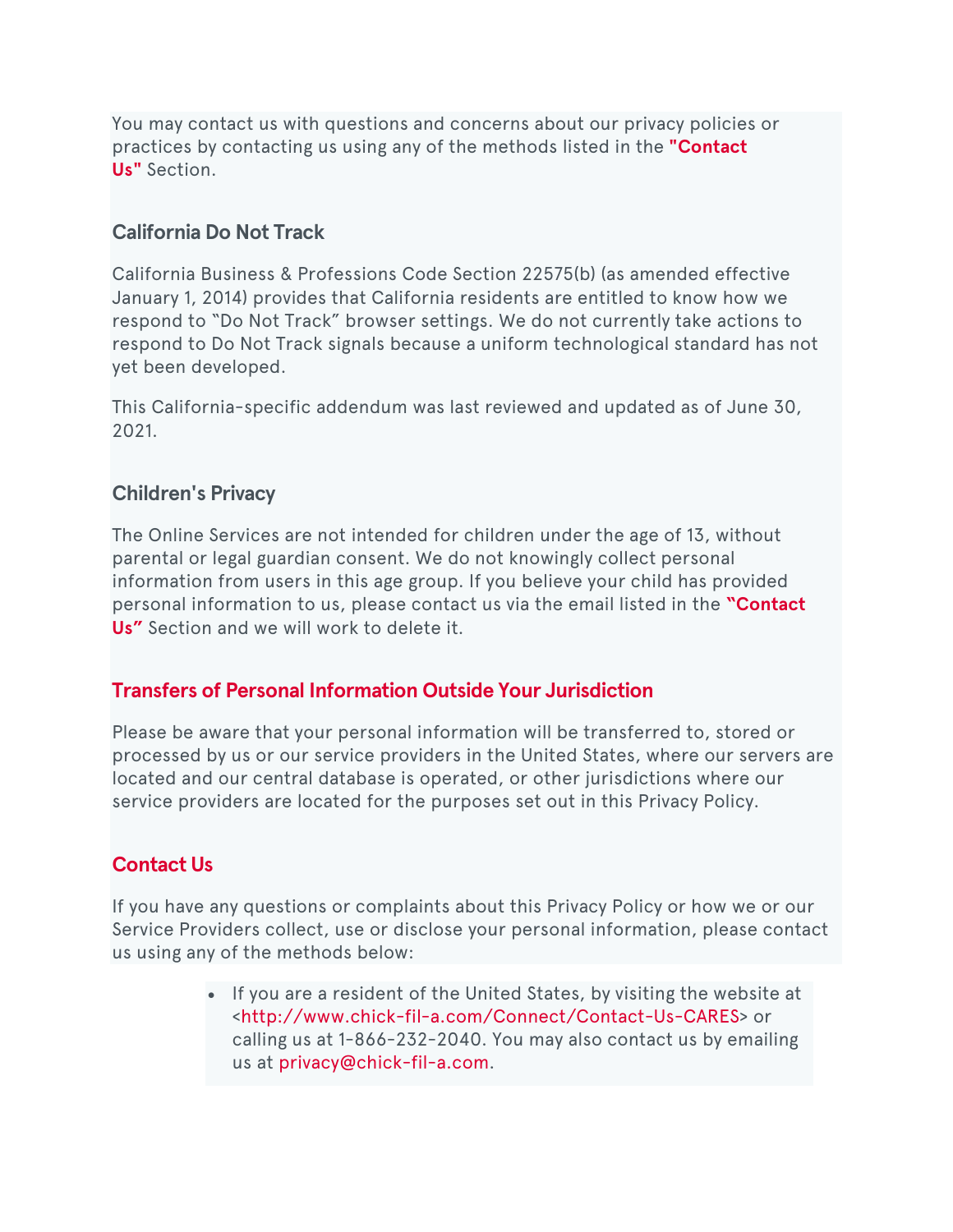• If you are a resident of Canada, by calling us at 1-866-232-4020 or emailing our Privacy Leader at [privacy.canada@chick-fil-a.com.](mailto:privacy.canada@chick-fil-a.com)

# **Please see below for important additional information:**

## **The Chick-fil-A Franchise System**

The Chick-fil-A franchise system is a restaurant network made up of companyoperated, franchised, and licensed Chick-fil-A restaurant businesses. This means that Chick-fil-A franchisees ("Franchised Operators" or "Operators") own and operate their own individual franchised businesses and may do certain things differently than us. Franchised Operators and Chick-fil-A licensees ("Licensees") are independent third parties, and this Privacy Policy does not apply to the privacy practices of any Franchised Operator or Licensee. Please see the **["Franchised](https://www.chick-fil-a.com/legal#Franchised%20Operator%20and%20Licensee%20Online%20Services) Operator and Licensee Online [Services"](https://www.chick-fil-a.com/legal#Franchised%20Operator%20and%20Licensee%20Online%20Services)** Section for more information.

## **Franchised Operator and Licensee Online Services**

Chick-fil-A Franchised Operators and Licensees are independent third parties and may own, operate, and maintain their own website, social media page or other online service or communication channels ("**Franchised Operator or Licensee Online Services**"). This Privacy Policy does not apply to the privacy practices of any Franchised Operator or Licensee. Questions or concerns regarding any Franchised Operator or Licensee Online Services should be directed to the applicable Franchised Operator or Licensee.

We may allow a Franchised Operator or Licensee to link to the Online Services. Chick-fil-A, however, is not responsible or liable for any Franchised Operator or Licensee Online Services, even if it is linked to our Online Services, or for any Franchised Operator's or Licensee's online conduct and privacy practices.

## **Collection and Use of Personal Information of Prospective Chick-fil-A**

## **Franchised Operators**

If you complete an application for a franchise opportunity with Chick-fil-A, Inc., Chick-fil-A (PR) LLC, or Chick-fil-A Canada ULC, or express interest or otherwise request information about franchise opportunities, we collect personal information that you provide in connection with your request for information and/or to evaluate your application for a franchise restaurant business opportunity. We may also collect personal information about you from third parties to supplement, update, or